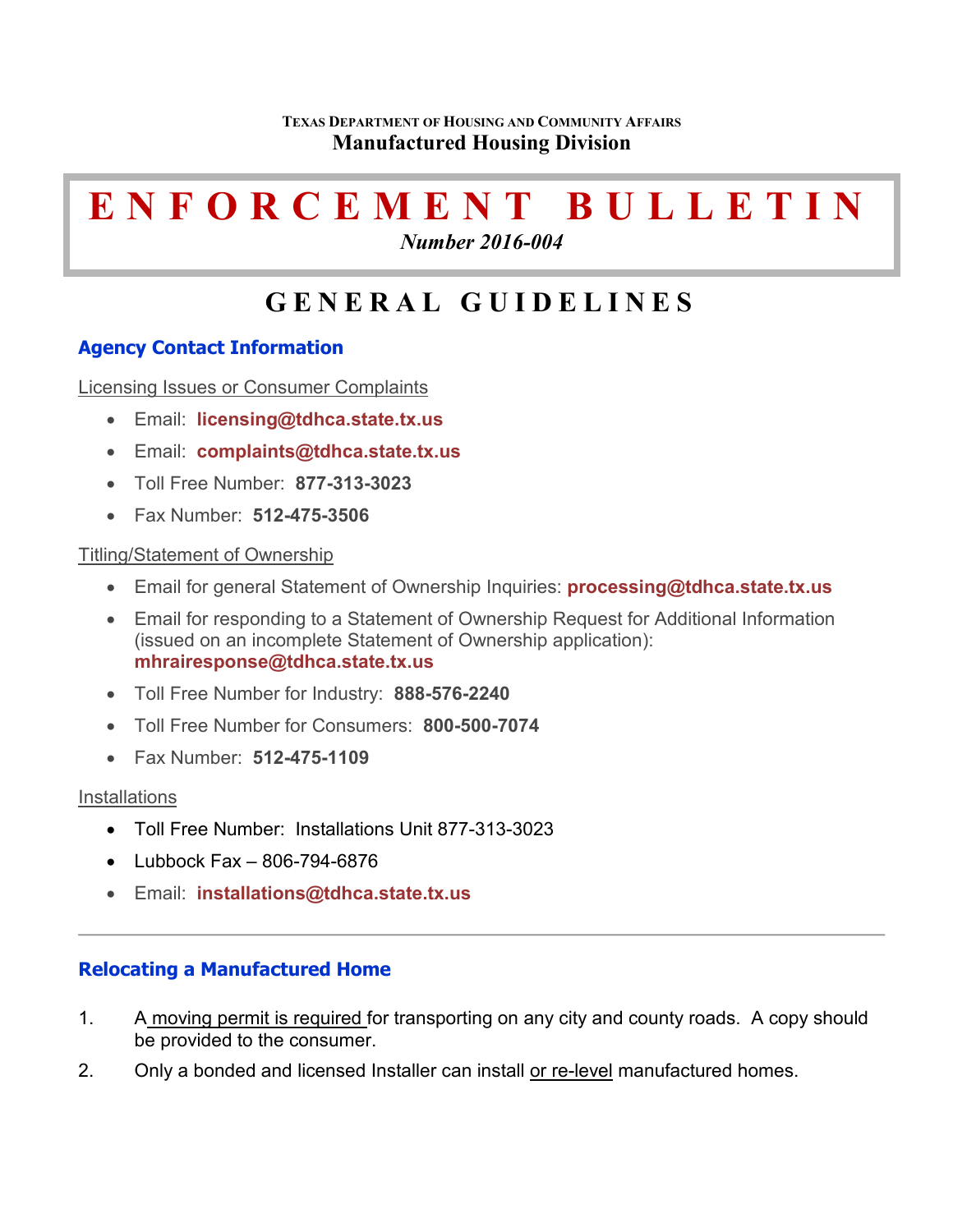- 3. The Installer must submit a Notice of Installation (also known as a Form T) to the Department within 7 working days after installation so an inspection can be performed, ensuring that the home is installed properly. A copy should be provided to the consumer.
- 4. An Application for Statement of Ownership, with a copy of the moving permit, must be submitted by the owner of the home within 60 days from the home is relocated.

Failure to include the moving permit will not prevent the application from being processed. However, the application will be referred for enforcement.

For more details on applicable motor carrier permit laws, contact:

#### **Texas DMV Motor Carrier Permits Division Phone Number: 1-800-299-1700 Web Address: www.txdmv.gov**

# **Tax Statements**

Sales between Jan and June 30 of current year – Applications for Statement of Ownership must include a statement from the Tax Assessor-Collector confirming that all taxes have been paid for the previous year AND prepaid and escrowed for the current year. A release of lien for any tax liens already filed with the Department must also be included.

Sales between July 1 and December 31 of current year - Applications for Statement of Ownership must include a statement from the Tax Assessor-Collector confirming that all taxes have been pre-paid and escrowed (or just paid if the current tax year has already been billed) for the current year. A release of lien for any tax liens already filed with the Department must also be included.

# **Original MCO required with all new home applications**

Section 1201.204 of the Occupations Code, requires that, with the submittal of all new home applications for Statement of Ownership, the **original Manufacturer's Certificate of Origin (MCO)** be included.

The law also requires that the State notify all floor planners of record if the Retailer did not provide the original MCO with the application.

Failure to surrender the MCO is a violation which may result in administrative action for noncompliance and may also be a contractual issue with the floor planner.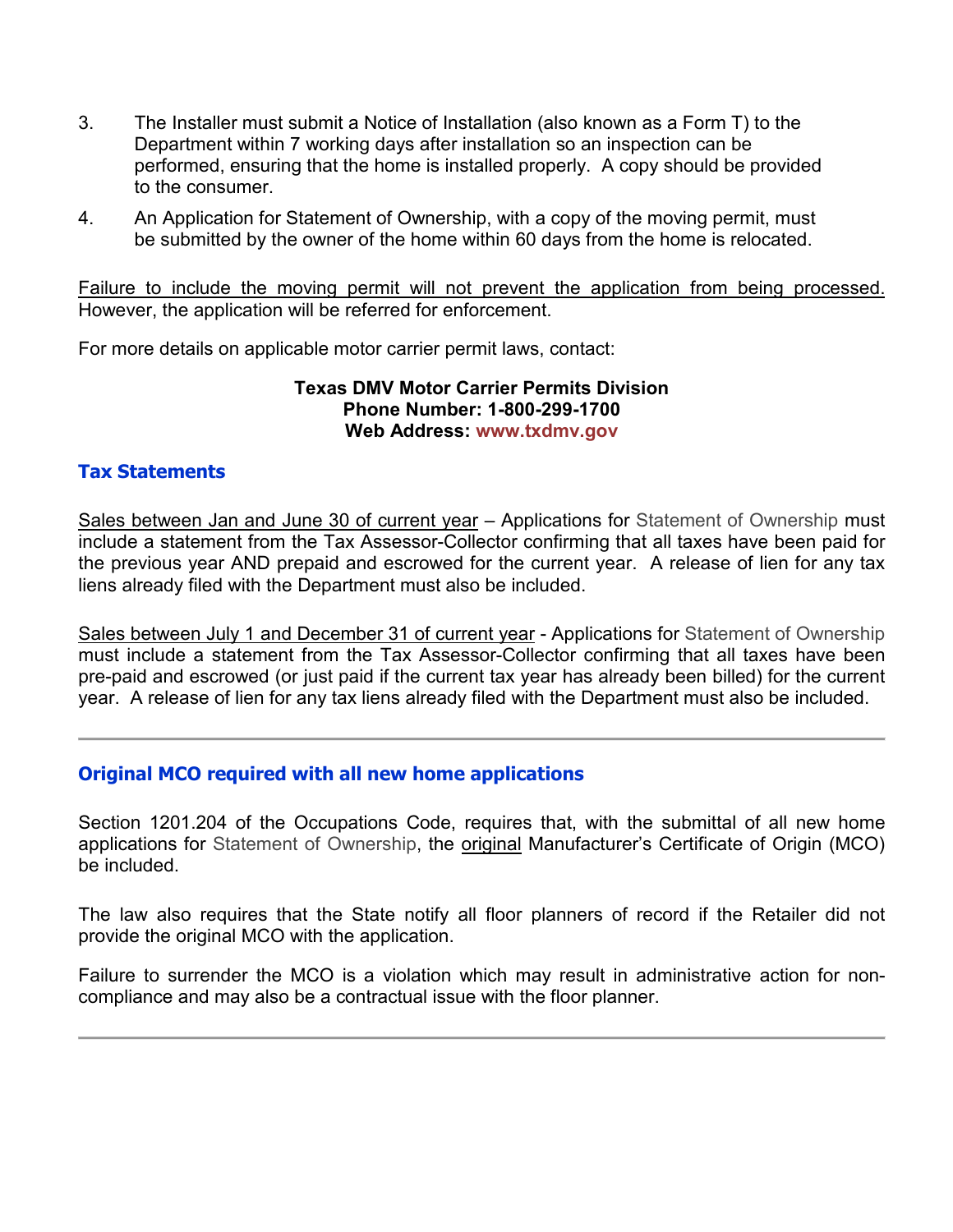#### **Statement of Ownership Application must be submitted to the Department or a \$100.00 fee may be charged**

Section 1201.206(h) of the Occupations Code states that if a person selling a manufactured home to a consumer for residential use fails to file with the department the application for the issuance of a statement of ownership and location and the appropriate filing fee before the 61st day after the date of the sale, the department may assess a fee of at least \$100 against the seller.

# **Top 5 reasons for why Statement of Ownership applications are returned for completion:**

- 1. Tax liens on file
- 2. Need tax statement
- 3. Purchaser or seller's signature
- 4. Need release of mortgage lien
- 5. Need payment

#### **Installation Reports**

Title 10, Section 80.33(g) of the Texas Administrative Code, states that:

For each installation completed, the contracting installer must complete a Notice of Installation (Form T) and submit the original, signed form with the required fee to the Department **no later than seven (7) days after which the installation is completed**, but not later than three (3) days for probationary installers. A single payment may be made when multiple forms are submitted.

To prevent delays, **do not** send Notice of Installation Reports and fees with applications for statements of ownership.

Installers with a probationary license should fax their report to the Lubbock field office within 3 days from installation and submit the original with the fee to the Department's headquarters in Austin.

#### **Salvage procedures**

Section 1201.461 of the Occupations Code states that a home is salvaged if it is scrapped, dismantled, or destroyed, OR if an insurance company pays the full insured value of the home.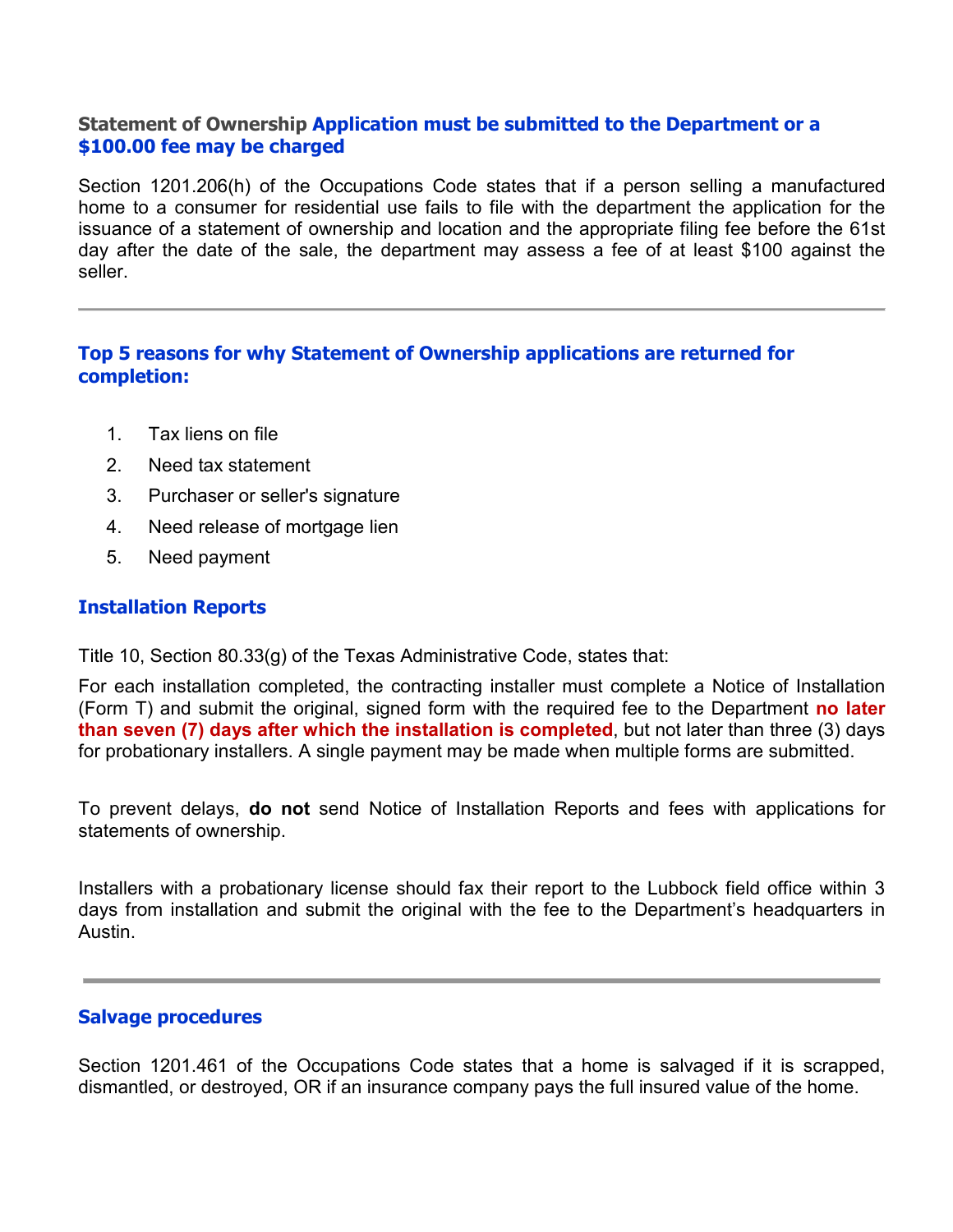Additionally, it states that a person may not sell, convey, or otherwise transfer to a consumer in the state, a manufactured home that is salvaged. A salvaged manufactured home may only be sold to a license retailer and may only be rebuilt in compliance with the Texas Administrative Code, which require specific steps including a plan sealed by a licensed Engineer, to be taken BEFORE construction begins.

#### **No one other than a licensed retailer may rebuild a salvaged home.**

Finally, the law states that participating in the sale or installation of a salvaged home to a consumer that has not been rebuilt in accordance with the Law and Rules, constitutes an imminent threat to health or safety and is a Class B misdemeanor.

#### **Electrical Testing**

Pursuant to Section 80.25(j)(5) of the Administrative Rules, when installing a manufactured home, the completion of a continuity test, a polarity test, and an operational test is required. This rule was adopted and has been in place since 1998. This applies to both new and used homes.

ADDITIONALLY, for a NEW manufactured home, you will also need to check the Manufacturer's Installation Manual to determine if the Manufacturer requires additional testing along with the continuity test, the polarity test, and an operational test, as required by 24 CFR § 3285.702(f).

The electrical testing *does not* have to be completed by a licensed electrician, but must be completed once the electricity is activated or by using a generator. The home cannot be occupied until all installation requirements have been met and the installation is complete.

Proof of this testing should be maintained on file for auditing purposes.

# **Compliance Reviews**

Compliance reviews will be conducted twice a year for licensed retailers AND installers.

#### **RETAILERS**:

- 1. Retailer's license must be displayed.
- 2. Each Salesperson's license must be current and displayed.
- 3. The Consumer Protection Notice must be displayed.
- 4. Retailer's website must contain a link to the Department's website.
- 5. All advertisements should include the retailer's license number.
- 6. Each Retail location must have an onsite management official who has completed the Department's initial education requirements (only required if the Retailer's license was originated after September 28, 2011).